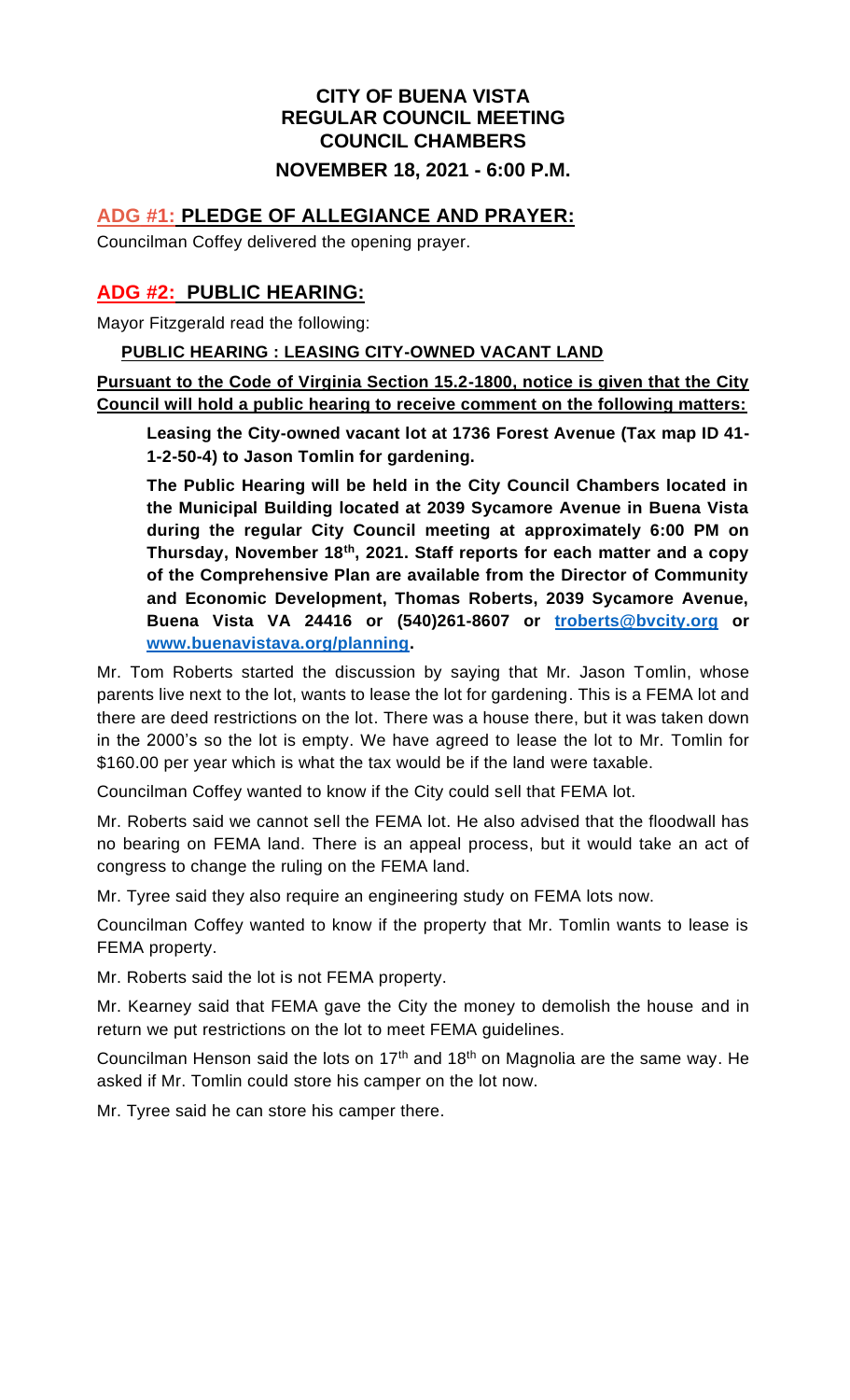# **ADG #3 APPROVAL OF THE AGENDA:**

Councilman Cooper made motion to approve the agenda, seconded by Councilman Coffey, carried by Council.

### **ADG #4 APPROVAL OF THE MINUTES FROM THE REGULAR COUNCIL MEETING HELD ON OCTOBER 21, 2021, AND THE REGULAR COUNCIL MEETING HELD ON NOVEMBER 4,2021:**

Councilman Coffey made motion to approve the above listed minutes, seconded by Councilman Cooper, carried by Council.

**ADG #5 RECOGNITION/COMMUNICATION FROM VISITORS: Citizens who desire to speak on matters not listed on the agenda below will be heard at this time. Citizens who desire to speak on a specific item listed on the agenda, open for public comment, will be heard when that item is considered.**

Chief Hartman thanked Council and Mr. Tyree for the bonuses the Police Department received. He said it really made a difference to the police officers. He also announced they were awarded the Cops Grant in the amount of \$93,000.00.

Ms. Wheeler read the following letter from the Junior Woman's Club of Buena Vista:

#### **BUENA VISTA JUNIOR WOMAN'S CLUB**

Mailing address: c/o Betty Jo Garrett 345 Wheatland Drive Lexington, Va. 24450

November 18, 2021

City of Buena Vista Council Members 2039 Sycamore Avenue Buena Vista, Va. 24416

Dear Council Members,

For many years, the Buena Vista Junior Woman's Club has invested countless hours and revenue to projects that have been of benefit to the City and its citizens. We are a small non-profit club with less than 10 active members.

In addition to other projects, each year we sponsor an Angel Tree(s). This consist of collecting names of needy children from the Buena Vista School System. These children's names with their needs, clothes, and shoe sizes as well as their wishes for toys are placed on trees located at local banks. Citizens take the information and purchase gifts providing these children with a nice Christmas. The Junior Woman's Club provides gifts for the children that remain on the tree after the deadline and we also supplement gifts, toys, and clothing, for the children that need additional items. Members shop for and wrap these gifts.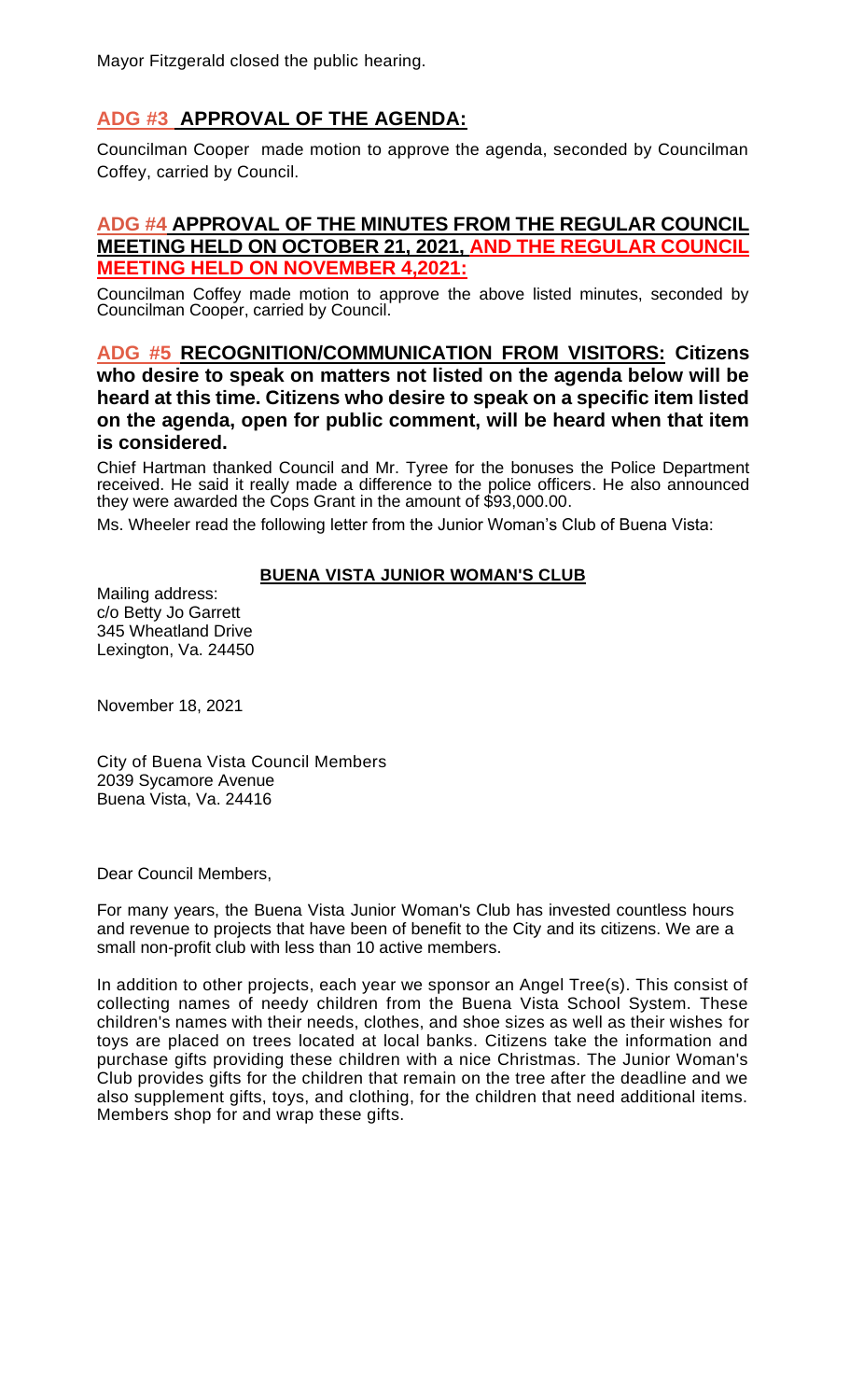As a small non-profit group, we would like to ask for a donation from the City to help us meet the needs of these families. We have provided gifts for 120 plus children and spent well over \$1,500 each year. Any amount you decide to donate for these children will be appreciated.

Thank you for your consideration. With your help, we will continue to meet the needs of the children of Buena Vista.

> With best regards, Fonda Coffey and Betty Jo Garrett

Member representatives for Buena Vista Junior Woman's Club

Mr. Tyree said it would be Council's decision to donate or not. We do not have anything budgeted. They spend about \$1,500.00 per year on this project. Councilman Webb said he would think about half of the \$1,500.00. He said the Junior Woman's Club do fund raise. The Masonic Lodge is going to donate to them also. Mayor Fitzgerald suggested that Council donate \$500.00.

Mr. Kearney said we will have to eventually do a budget amendment to cover the \$500.00.

### **ADG #6 REPORTS:**

#### **1.) Mayor:**

None.

#### **2.) City Manager:**

Mr. Tyree advised he had a meeting with the Virginia Department of Health to discuss our water and wastewater needs. With the infrastructure act that is coming down the pipes, they are expecting to get \$30,000,000.00 for surplus water supply systems. They will have an extra \$30,000,000.00 for water repairs. They are also getting \$49,000,000.00 in a lead abatement program. They are thinking about expanding it and we will not know what they are going to do until after the first of the year. Right now, it is mainly for service lines. They are looking at water tanks that have lead based paint in the engineering report. If it is opened up with more money being available, we will be the first in line to receive it. It is a waiting game at this point. These funds will be statewide, not just for Buena Vista. USDA is also getting some funds. The good thing about the Virginia Department of Health is they go off the current census and USDA uses the old census figures. We would not have to raise rates if we get grants from VDH. He advised that Kristina and Jamie are working on Christmas and the Mayor and Skip Ramsey are working on the tree for the town square.

Ms. Ramsey said the tree will arrive tomorrow.

#### **3.)City Attorney:**

None.

#### **4.)Council Committee/Representative:**

Councilman Henson started his report by asking Chief Hartman if he knew the number of homeless veterans are in Buena Vista.

Chief Hartman said there are none of which he is aware.

Councilman Henson then asked if he knew of any homeless people in Buena Vista.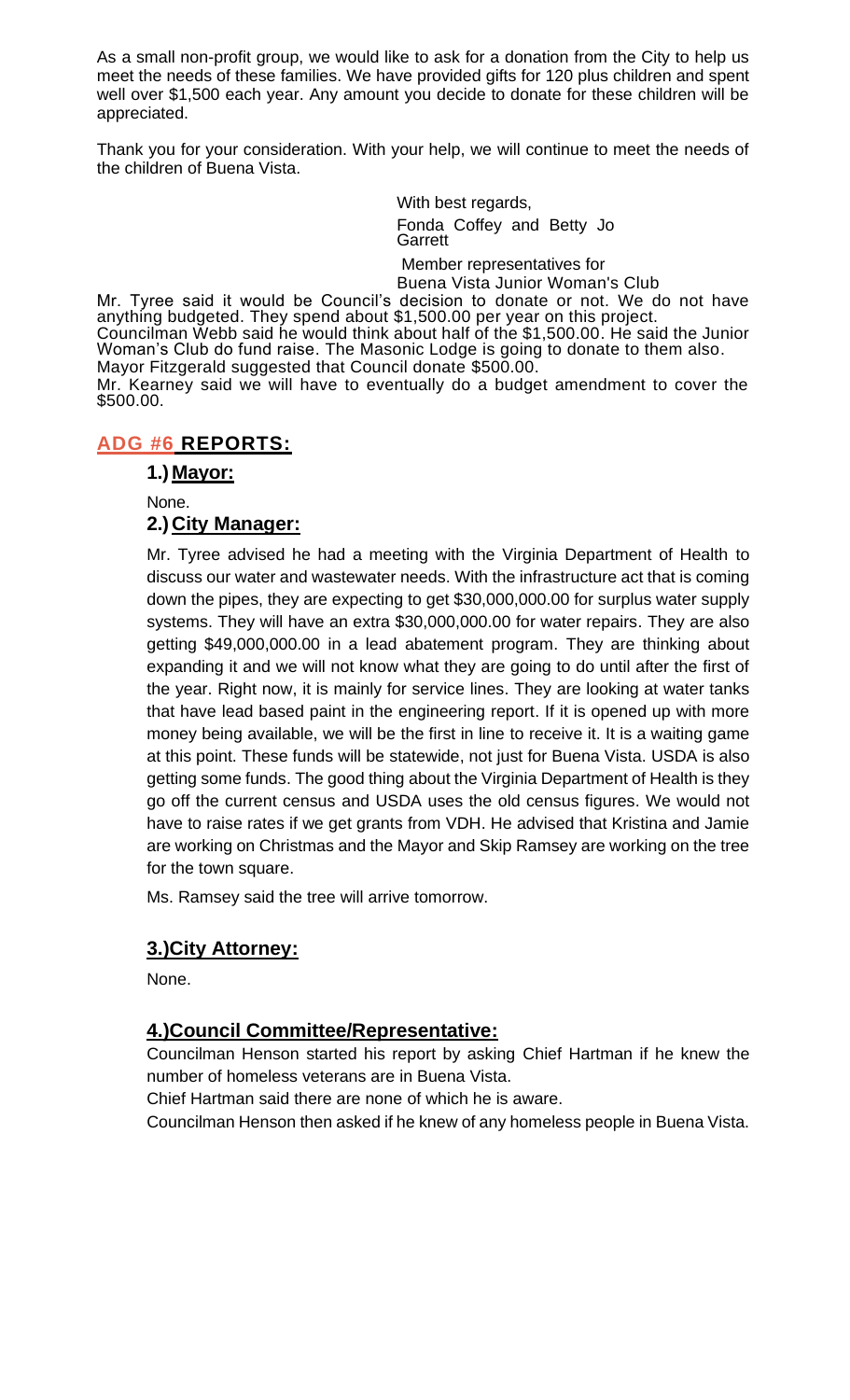Chief Hartman said he is not aware of any homeless people in the City.

Mr. Tyree said he heard about one issue today. Cory Henson called today and said there is someone camping near one of the pump stations near the golf course. He said it may be someone coming off the trail.

Councilman Henson opined that due to the housing level we need to look at infrastructure. We have developers looking at 4 to 5 homes at a time. He said we need to look at more affordable homes and apartments. We need to encourage the contractors to build on the lots with the restrictions and requirements we now have in place.

Councilman Coffey said that Councilman Cooper has several many times in the past talked about a vision for the City and having a meeting. He opined we need to have a meeting and go over what our vision is for the City. If it involves other people, we need to have them there as well. He opined we need to look at a vision for the City 10 years down the road. We have a lot of things going on with Action BV.

Mayor Fitzgerald wanted to know how close we are to completing the comprehensive plan.

Mr. Roberts said we are not close.

Councilman Coffey said there two new businesses opening in Buena Vista. One is the Blue Bell Bakery, and the other is the Axe Throwing business in back of the Edward Jones building.

### **ADG #7 CONSIDER APPOINTMENTS TO VARIOUS BOARDS, COMMISSIONS, AND COMMITTEES:**

### **THE BOARD OF ZONING APPEALS:**

**MR. ART FURLER'S TERM WILL EXPIRE ON 12/31/25. THIS IS A FIVE-YEAR TERM AND THE 10th TIME IT HAS APPEARED ON THE AGENDA. THE TERM WILL BEGIN [IMMEDIATELY. MR.](http://immediately.mr/) FURLER HAS MOVED AND IS UNABLE TO CONTINUE TO SERVE:**

**NO APPLICANTS: ADVERTISED THE NEWS GAZETTE JULY 7, 2021, POSTED ON SOCIAL MEDIA**

This item will be carried over to the next scheduled Council meeting.

### **THE ROCKBRIDGE AREA COMMUNITY SERVICES:**

**MR. KEITH HARTMAN'S TERM WILL EXPIRE ON DECEMBER 31, 2021. MR. HARTMAN IS ELIGIBLE TO SERVE AGAIN IF APPOINTED BY COUNCIL. THIS TERM WILL BEGIN ON JANUARY 1, 2022, AND EXPIRE ON DECEMBER 31, 2024:**

#### **NO APPLICANTS - WILL ADVERTISE THE NEWS GAZETTE ON 10/20/21: POSTED ON SOCIAL MEDIA**

This item will be carried over to the next scheduled Council meeting.

Mr. Brent Styler who serves on the Rockbridge Area Community Services Board addressed Council. Mr. Styler said there are fifteen people on the board from Buena Vista, Rockbridge County and Bath County. If they have fewer than seven people on the board they cannot operate. They have two vacancies now. The board meets about six times per year, every other month usually around 2:30 or 3:30 in the afternoon. The meetings are normally the last Wednesday of every other month. A greater concern now is they have been told by Federal people that everyone be vaccinated, or they will be terminated. That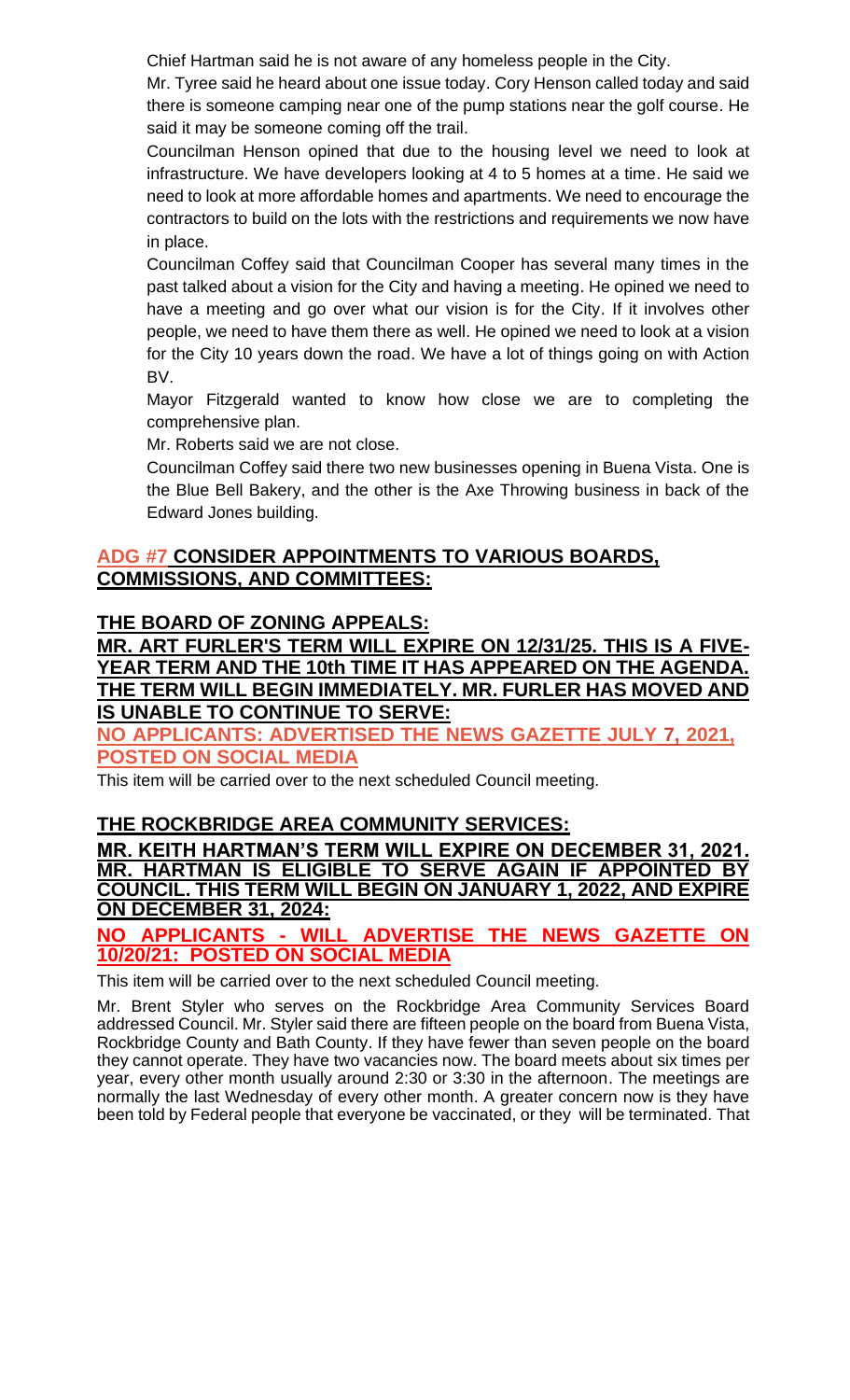could cause the whole place to shut down. The other two agencies may be in the same position.

Councilman Cooper wanted to know if Council should wait to find a replacement until they know whether the agency is going to close or not. He said he doubts we will have anyone 2 weeks from now to fill this vacancy.

# **OLD BUSINESS:**

## **OB #1 SECOND READING OF A BUDGET AMENDMENT ORDINANCE:**

Councilman Henson made motion to read the following Ordinance by title only, seconded by Councilman Cooper, carried by Council.

Ms. Wheeler read the Ordinance by title only.

## **BUDGET AMENDMENT ORDINANCE – ORD21-12**

**WHEREAS**, on May 21, 2020, the City of Buena Vista adopted its budget for Fiscal Year 2021; and

**WHEREAS**, The City Council approved certain ongoing projects and activities that required additional funds and usage of fund balances to be reappropriated during the current fiscal year.

**NOW THEREFORE, BE IT ORDAINED**, By the Council for the City of Buena Vista, Virginia, in accordance with Section 15.2-2507 of the 1950 Code of Virginia that the Budget be amended to increase the following line items by the amounts shown:

|                                   | <b>Debit</b> | Credit  |
|-----------------------------------|--------------|---------|
| <b>Building and Grounds-</b>      | 81,204       |         |
| <b>COVID 19 Supplies</b>          |              |         |
| Equipment                         |              |         |
| <b>IT Department- IT</b>          | 91,665       |         |
| <b>Equipment &amp; Software</b>   |              |         |
| <b>Sheriff Department-</b>        | 27,480       |         |
| <b>COVID 19 Supplies</b>          |              |         |
| Equipment                         |              |         |
| <b>Fire Department- COVID</b>     | 16,939       |         |
| 19 Supplies                       |              |         |
| Rescue Squad- COVID 19            | 22,799       |         |
| Equipment                         |              |         |
| Regional Jail- COVID 19           | 13,641       |         |
| <b>Supplies Equipment</b>         |              |         |
| <b>Economic Development-</b>      | 49,500       |         |
| <b>Small Business Assistance</b>  |              |         |
| Grants                            |              |         |
| <b>Non-Profits- Contributions</b> | 50,000       |         |
| to Community Foundation           |              |         |
| <b>Transfer to Schools</b>        | 100,000      |         |
| <b>Electoral Board- CARES</b>     | 35,948       |         |
| <b>Election Expenses</b>          |              |         |
| <b>Federal Funds- CARES</b>       |              | 777,515 |
| Funding                           |              |         |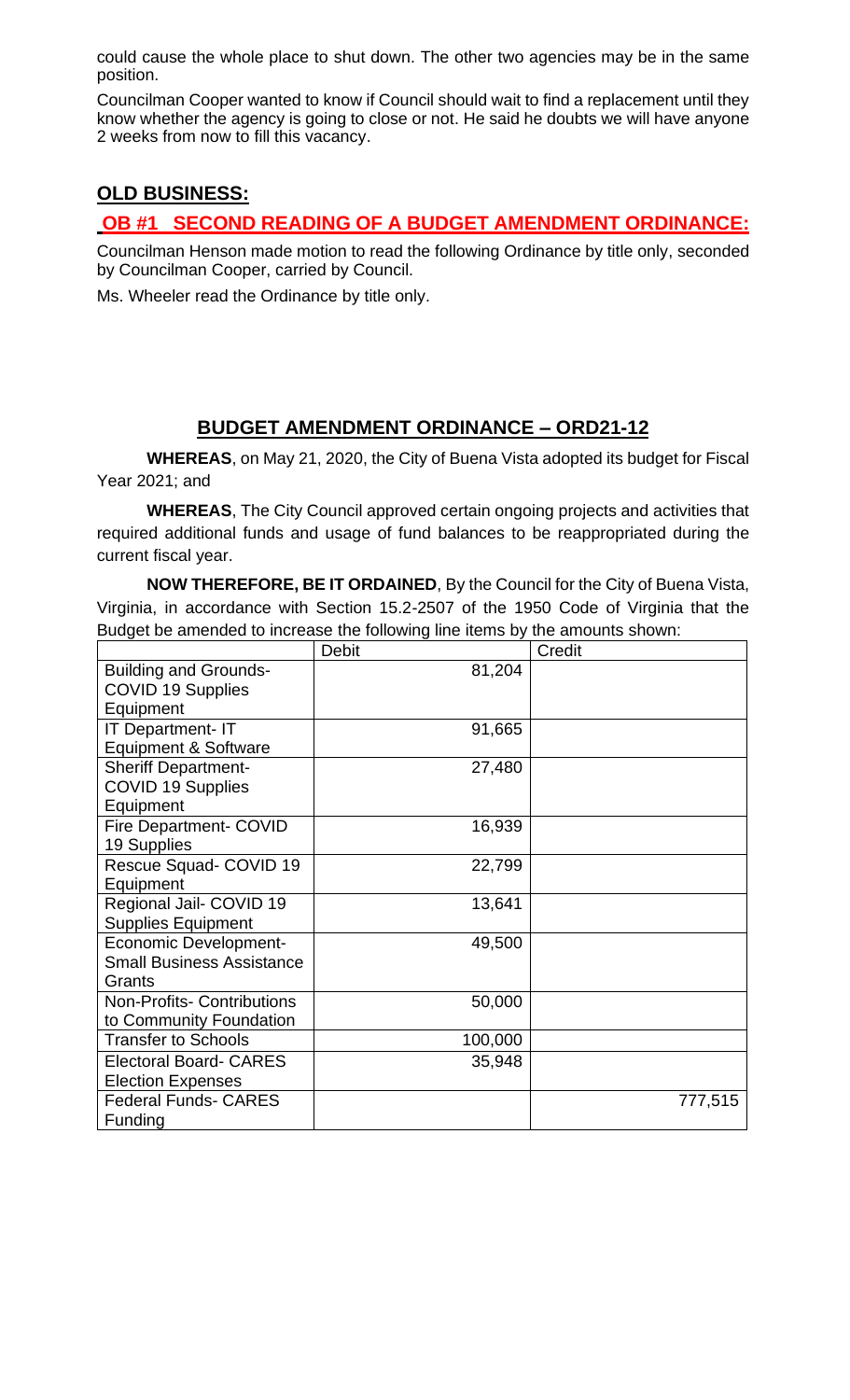| <b>Federal Funds- Cares</b>    |         | 35,948  |
|--------------------------------|---------|---------|
| <b>Election Funding</b>        |         |         |
| <b>COVID Hazard Duty Pay</b>   | 109,700 |         |
| <b>City Manager- Severance</b> | 62,494  |         |
| <b>Transfer Unappropriated</b> |         | 172,194 |
| <b>General Fund</b>            |         |         |
|                                |         |         |

Motion to adopt the above Ordinance was made by Councilman Cooper, seconded by Councilman Henson.

#### Ms. Wheeler polled Council as follows:

|                        | <b>Present</b> | <b>Absent</b> | <b>Yes</b> | <b>No</b> | <b>Abstain</b> |
|------------------------|----------------|---------------|------------|-----------|----------------|
|                        |                |               |            |           |                |
| Mayor Fitzgerald       | X              |               | X          |           |                |
|                        |                |               |            |           |                |
| Melvin Henson          | X              |               | X          |           |                |
|                        |                |               |            |           |                |
| <b>Tyson Cooper</b>    | X              |               | X          |           |                |
|                        |                |               |            |           |                |
| V Mayor Cheryl Hickman |                | X             |            |           |                |
|                        |                |               |            |           |                |
| <b>Steve Webb</b>      | X              |               | X          |           |                |
|                        |                |               |            |           |                |
| Danny Staton           | X              |               | X          |           |                |
|                        |                |               |            |           |                |
| <b>Stanley Coffey</b>  | X              |               | X          |           |                |

William Fitzgerald, Mayor

\_\_\_\_\_\_\_\_\_\_\_\_\_\_\_\_\_\_\_\_\_\_

ATTEST:

Dawn M. Wheeler, Clerk of Council

\_\_\_\_\_\_\_\_\_\_\_\_\_\_\_\_\_\_\_\_\_\_\_\_\_\_\_

\_\_\_\_\_\_\_\_\_\_\_\_\_\_\_\_\_\_\_\_\_\_\_\_\_\_\_

Date: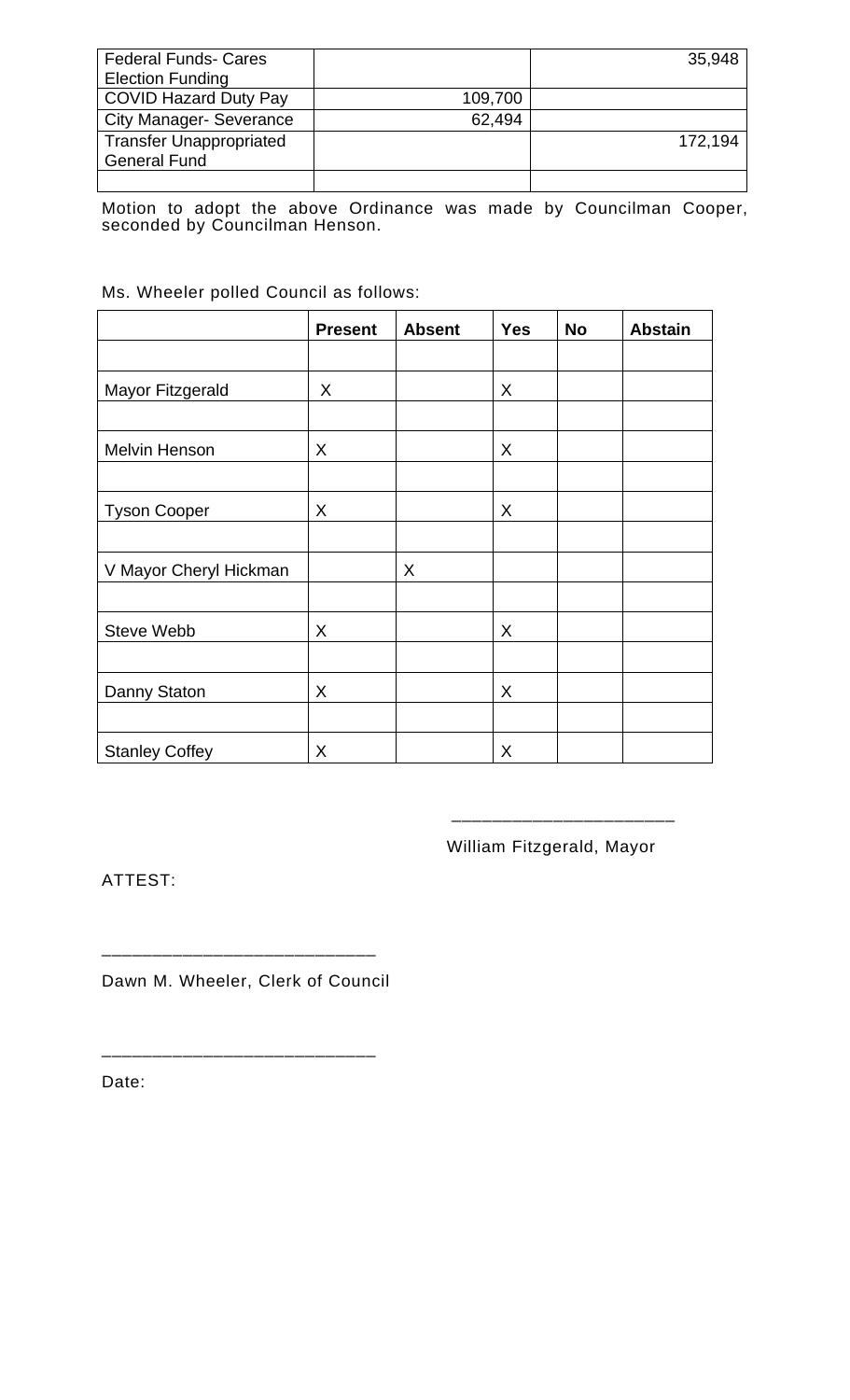### **NEW BUSINESS:**

### **NB #1 DISCUSS DEVELOPMENT RFP FOR CITY-OWNED PARCELS:**

Mr. Tom Roberts started the discussion by stating that Councilman Henson brought up ways to encourage more development. For the past several years we have been talking about what we can do with some of the City's unused land. There are three parcels that have some development potential. The RFP that is in Council's packet describes where the lots are located. The general idea is to plan RFP's and contractors will respond by making proposals on some or all three of the lots. We will then evaluate them by their experience and the quality of the houses they intend to build. We will sell the lots for \$1.00 each. At the end of two years, they must have built a home. The developer is responsible for all development cost except curb and gutter. The reasons for selling the properties for \$1.00 each and providing curb and gutter is primarily that these are not prime building sites. The properties on Cedar and Chestnut in particular may involve significant expense for sitework. Also, the intention is to stimulate private-sector investment and provide housing for our workers for the long term. Assuming construction of four houses values at \$150,000.00 each (a conservative price based on recent new home sales), the one-time building permit fees will be approximately \$12,000.00 and the annual real estate tax revenue will be about \$7,620.00. The next step is to hold a City Council Public Hearing, after which Council will approve the sale of these three properties. Once approved, staff will advertise the RFP, review proposals, and select one or more contractors. Council preapproving the sale will make the process quicker. One of the properties is on the corner of Orchard and Brook Avenue. This lot is pie shaped. The next lot is in the 1400 block of Cedar Avenue. About 15 years ago, Habitat for Humanity looked at these lots to build houses on. He opined those houses can be built on these lots with modifications. He discussed with the Planning Commission that with this property we will need to do a little bit of work in order to get vehicle access. The third property is at the south end of Chestnut Avenue. This property includes four lots but is at a dead-end of Chestnut (1100 block) and can accommodate one single-family house. The site is wooded and sloping.

Mayor Fitzgerald opined this is a good idea on a public/private partnership to get some of these lands developed. We are not getting but \$1.00 per lot, but it will turn into some revenue once the houses are built.

Mr. Tyree said it is important to note that it is a one time estimated \$12,000.00 building fee and about \$7,600.00 tax revenue. One year we will get about \$19,000.00 which he estimates what we would get if we sold the lots.

Councilman Cooper made motion to approve the presented plan, seconded by Councilman Henson, carried by Council.

Mr. Kearney said we will have to have a Public Hearing on the sale of the lots.

### **ADJOURNMENT:**

There being no further business, the meeting was adjourned.